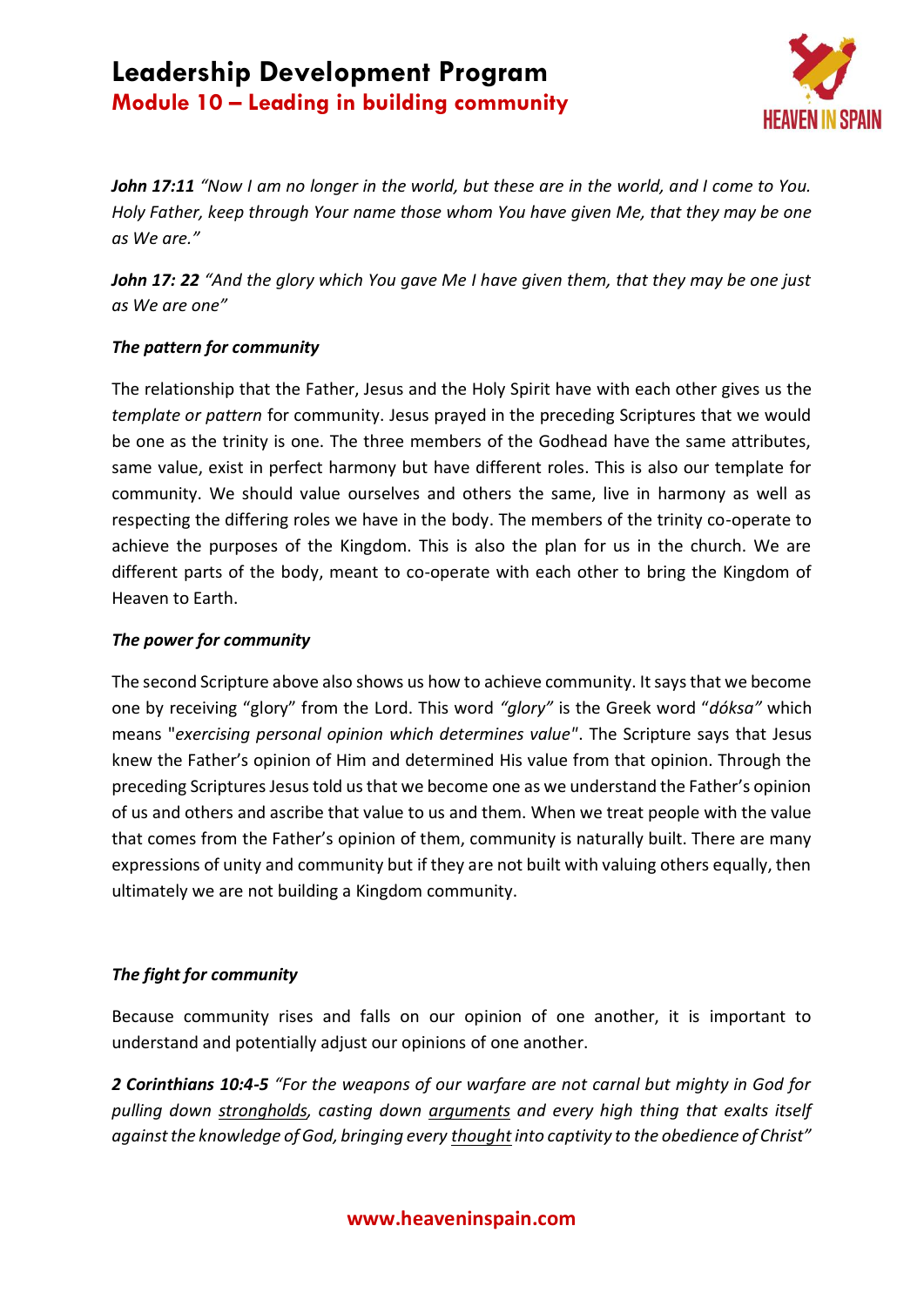

The preceding Scripture tells us that our warfare is in the strongholds of our arguments and thoughts. It instructs us to examine what goes on in our brains to see if it is aligned with God's thoughts (knowledge of God) and Jesus's example to us (obedience of Christ). If that stronghold or "pattern of thinking" is misaligned to either of these things, then we should consciously change our thoughts.

It essentially does not matter whether these thoughts originate from our soul or through the spiritual realm, they are defeated in the same way. Our soul (memory, emotions, rationale and will) may produce a particular mind-set that is misaligned to God's thoughts because of experiences in the past. Amongst other things, our positive and negative experiences, our culture, our family and our education cause us to have ways of viewing the world and ways of reacting to differing situations.

Also, we live in a spiritual realm where spiritual messengers (angels and demons) bring messages from their respective masters. Of particular relevance to building community is to be aware of the enemy's messages that attempt to persuade us to devalue our opinion of ourselves or others. Demons bring messages:

- *1. Of lies (John 8:44)*
- *2. Of temptation (Matthew 4)*
- *3. Of accusations of the brethren (Revelation 12:10)*
- *4. Of deception (2 Corinthians 11:14)*
- *5. To steal the Word (Mark 4:15)*
- *6. To promote unforgiveness (2 Corinthians 2: 10, 11)*
- *7. To oppress (Acts 10:38)*
- *8. To blind minds (2 Corinthians 4:4)*
- *9. Of anger (Ephesians 4:26- 27)*

All of these messages attempt to challenge what Jesus said about our path to community. They try to ensure that we do not have the Father's opinion of people (including ourselves) and devalue them accordingly. We are not under constant verballing from the enemy. If he cannot get us to adjust our thinking, he will retire from us for another time (*Luke 4:13 "Now when the devil had ended every temptation, he departed from Him until an opportune time.")* As with all our mental warfare, we examine our patterns of thinking about ourselves and others with the two criteria mentioned in 2 Corinthians chapter 10 as in the following action point: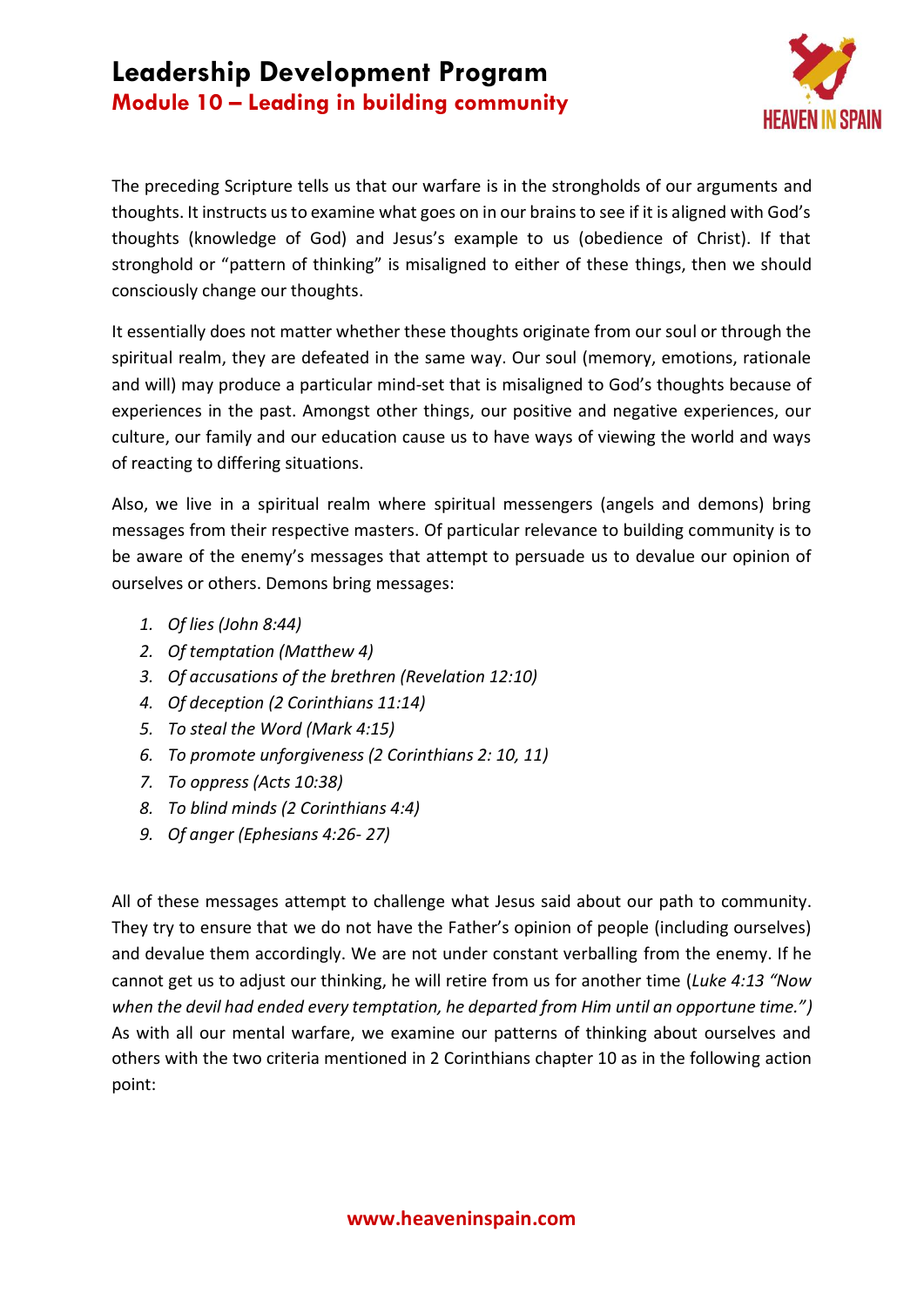

*Action: Bring to mind a person that you are having difficulty with in your community (family, church, other)*

- *1. Does what I am thinking about them reflect the Father's opinion? (Is it exalting itself above God's knowledge?)*
- *2. Is what I am doing represent what Jesus would do? (Is it captive to the obedience of Christ?)*

*If you find yourself at odds with one of these two (you should) then get ready for a spiritually empowered mental battle.*

### **Forming our opinions**

To ensure that our opinions of one another are aligned to the Father's opinions, there are five operations of our thought life that we should consider

## *1. Considering*

## *Hebrews 10:24 "And let us consider one another in order to stir up love and good works"*

We should consider others (literally "observe fully") so that we are in a better position to encourage one another to love others and do good to them. The phrase "in order" in the preceding Scripture is very important. We observe others so that we are effective in helping them. We do not observe them to find fault with them or to try to feel better about ourselves.

*Hebrews 13:7 "Remember those who rule over you, who have spoken the word of God to you, whose faith follow, considering the outcome of their conduct"*

According to the preceding Scripture, we should also consider the outcomes of our leader's lives and learn from their faith and adjust the way we live our lives.

## *2. Judging*

*James 4:11 - 12 "Do not speak evil of one another, brethren. He who speaks evil of a brother and judges his brother, speaks evil of the law and judges the law. But if you judge the law, you are not a doer of the law but a judge. There is one Lawgiver, who is able to save and to destroy. Who are you to judge another"*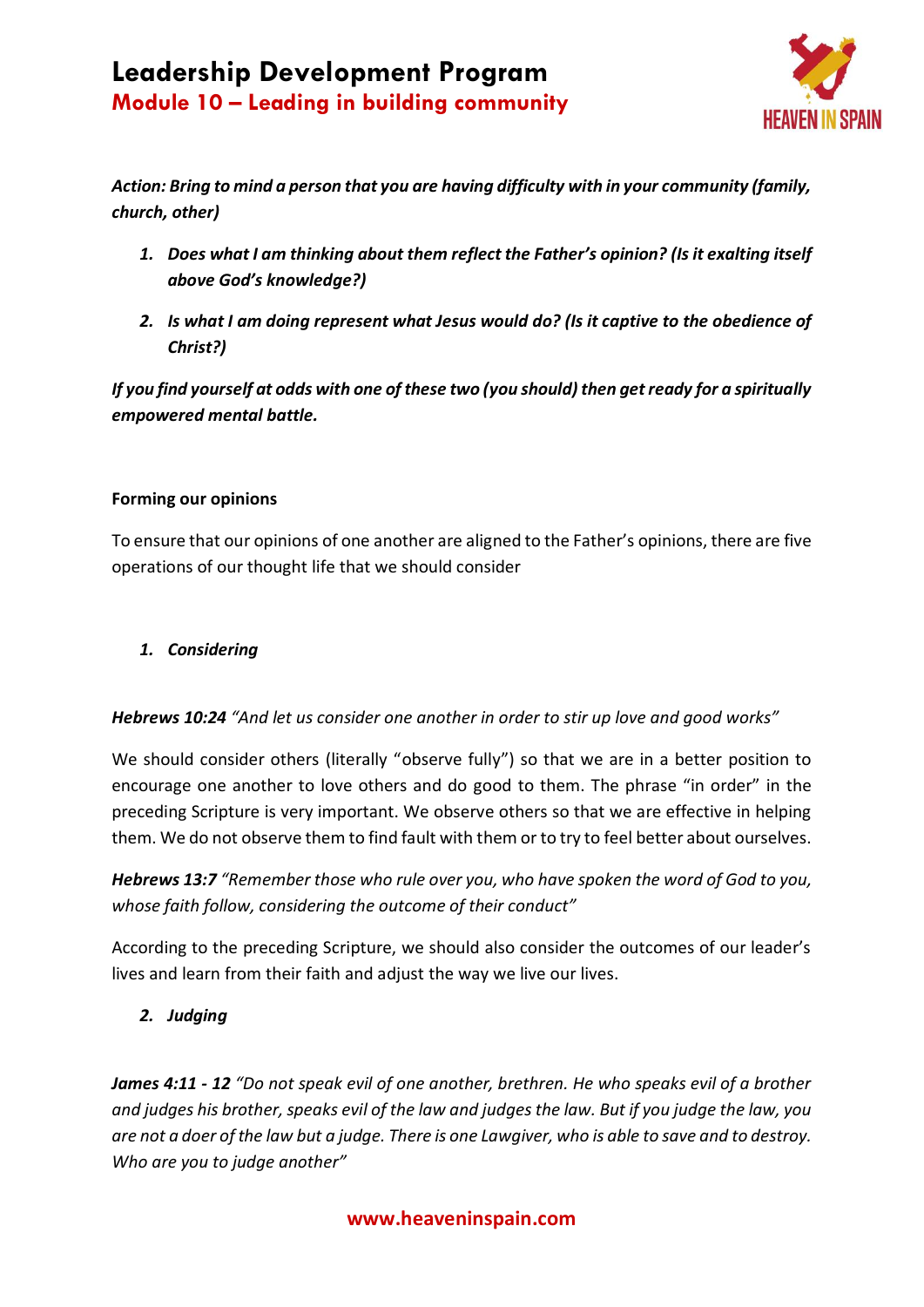

The Bible is very clear that we should not judge one another. Judging others is simply not our role and we should steer clear of it. The Bible is also clear that there is only one judge, being the Father. The truth is that we are not very good at judging. We over-emphasize others weaknesses and underplay our own. (*Matthew 7:3 "And why do you look at the speck in your brother's eye, but do not consider the plank in your own eye?*")

If we should not judge, then it is important to know what the Scriptures mean by judging. "Judging" simply means "to decide". It is to have a closed mind about someone. The opposite of judging is to have an open mind about them, give them the benefit of the doubt, to step into their shoes. We can never know or experience what it is like to be another person so we should be open minded with them and not have set (negative) opinions of them.

## *3. Remembering*

*Acts 20:35 "I have shown you in every way, by laboring like this, that you must support the weak. And remember the words of the Lord Jesus, that He said, 'It is more blessed to give than to receive.'"*

There are certain thoughts that we should ensure that we do not lose. In the preceding Scripture, Paul was reminding believers to remember Jesus's words about giving. The Scriptures tell us in many places to remember words and examples and people's life stories that help us to live in a way that we ought to. *(e.g. Revelations 3:3 "Remember therefore how you have received and heard; hold fast and repent.").* We should remember the strengths of those we relate to and remember the positive deeds that they have done.

## *4. Forgetting*

*Philippians 3:12 - 14 "Not that I have already attained, or am already perfected; but I press on, that I may lay hold of that for which Christ Jesus has also laid hold of me. Brethren, I do not count myself to have apprehended; but one thing I do, forgetting those things which are behind and reaching forward to those things which are ahead, I press toward the goal for the prize of the upward call of God in Christ Jesus."*

In the preceding Scripture, Paul was explaining the way he viewed his past, present and future. He was comfortable with facing the fact that he had not already "attained" (or *"seized"*), been "perfected" *("accomplished")* or "apprehended" *("possessed").* Paul used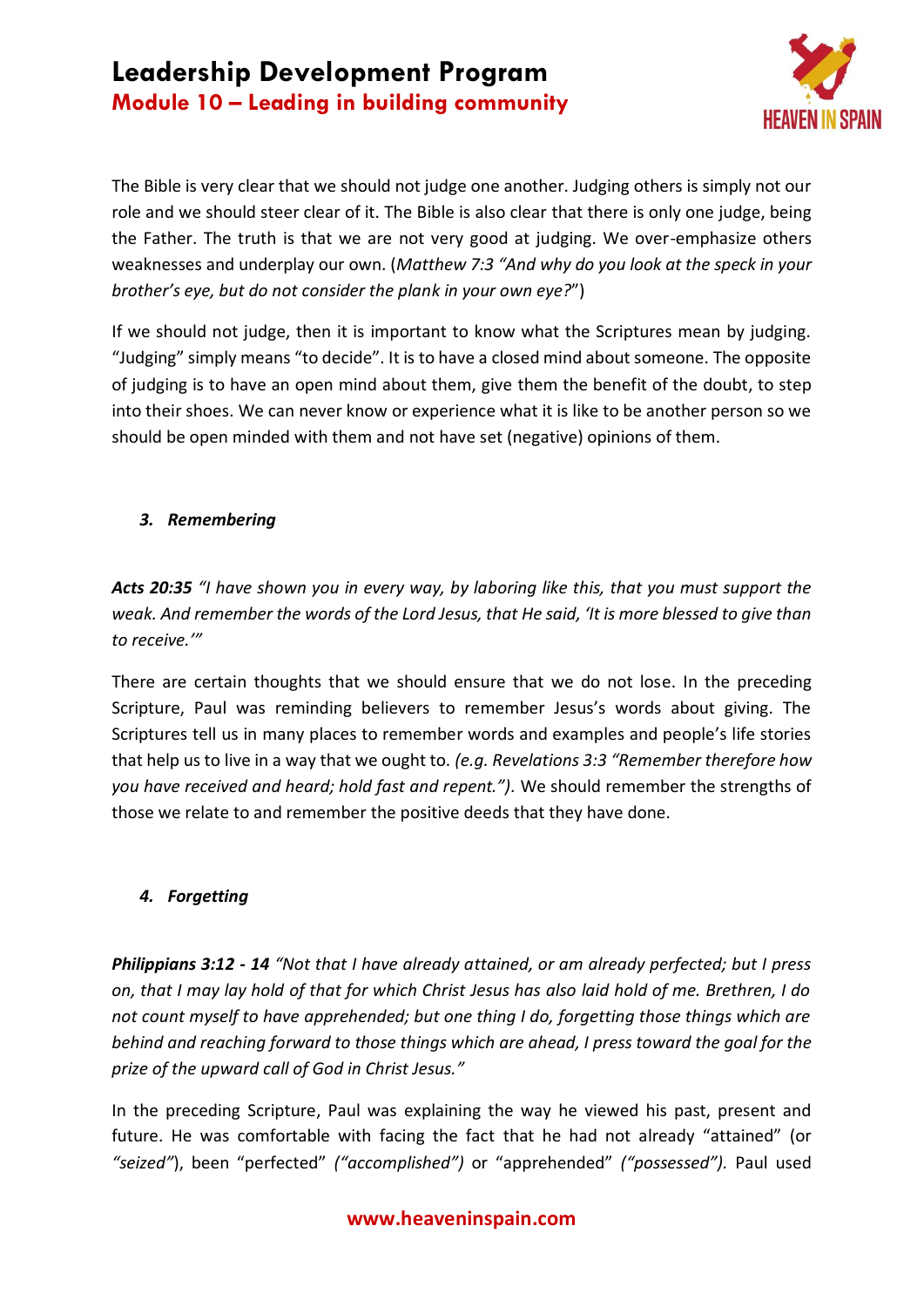

three different words to explain that he was still on an unfinished journey, even though he was advanced in years. There were aspects of his potential that he was yet to seize, things that he was yet to accomplish and still other things that had not possessed or taken hold of him. Having been aware of these things, he decided to forget what he was deficient in and focus on what was up ahead of him. Later in that passage Paul said that this forgetting was a mark of a mature mind-set (Philippians 3:15). If we also desire a mature mind-set, then we should also forget our past failings and the past failings of others and focus on what is up ahead.

## *5. Meditating*

*Philippians 4:8 "Finally, brethren, whatever things are true, whatever things are noble, whatever things are just, whatever things are pure, whatever things are lovely, whatever things are of good report, if there is any virtue and if there is anything praiseworthy—meditate on these things"*

Meditation is about what we hold constantly in our thinking. It is what we continually go over in our minds. The word "meditate" means "to take an inventory of". In our relationships, we should take an inventory of whatever is good and noble and lovely and think about these things.

*Action: Think on your three closest relationships – one from your family, one from church and one from your work and apply the five preceding mental activities*

- *1. What in them is worth considering to learn from?*
- *2. What about them do you need to stop judging (have an open mind about)?*
- *3. What positive action have they taken in the past that you need to remember?*
- *4. What negative feature in their past do you need to forget?*
- *5. What good things about them do you need to meditate on?*

### **Positive and negative reinforcement in relationships**

We have patterns of thinking (mind-sets) that we have built up over our life through our experiences and learnings. In relationships, these mind-sets outwork in what we think or meditate on about someone. It is that thought life that drives what we feel about that person.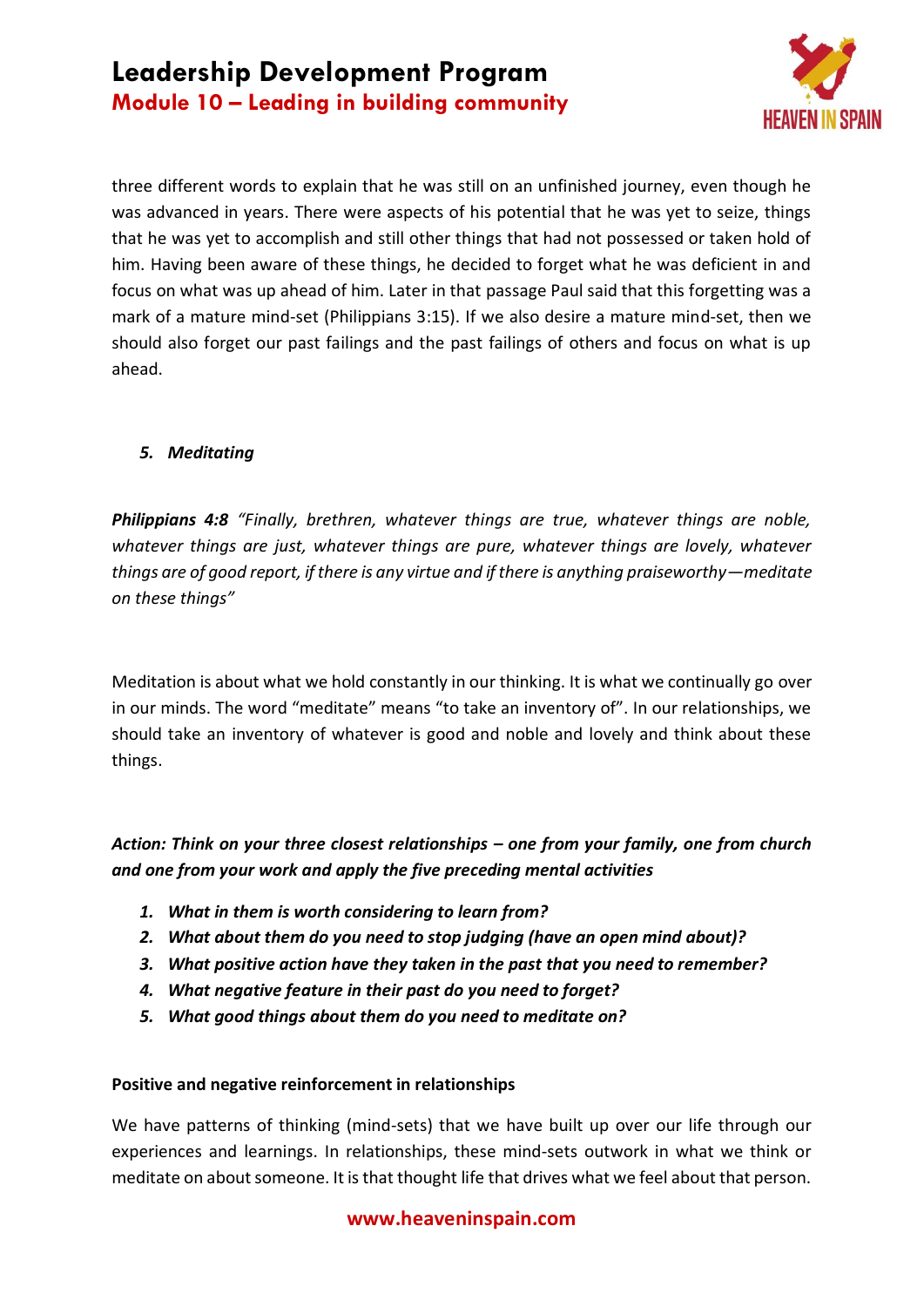

And it is what we feel about a person that drives how we act towards them. This in turn affects our thoughts about them. The cycle works positively or negatively. Negative thoughts produce negative feelings which produce negative actions which in turn reinforce negative thoughts. Positive thoughts produce positive feelings which produce positive actions which reinforce positive thoughts. This is illustrated in the figure below.



In all of our relationships, we are either on a negative or positive reinforcing cycle. If we are on a negative reinforcing cycle, then we should understand how to jump to the positive reinforcing circle. We do this by changing our thoughts, our feelings and our actions. Changing negative thoughts to positive thoughts will result in positive feelings will results in positive actions which in turn increases our positive thoughts. Similarly, changing our feelings or actions to be positive affects the others positively. Changing all three at once has a remarkably positive effect on our relationships. Doing this is effective spiritual warfare, as we are resisting the enemy's messages and treating people as the Father sees them.

### *1. Changing thoughts*

*2 Corinthians 10:4-5 "For the weapons of our warfare are not carnal but mighty in God for pulling down strongholds, casting down arguments and every high thing that exalts itself against the knowledge of God, bringing every thought into captivity to the obedience of Christ"*

We should purposefully examine our thought life to challenge arguments and thoughts to see if they are in line with what the Lord think about others and about us. Are we thinking with the Father's high opinion of ourselves or others and holding them in that value? If we are not, we need to bring our thoughts captive and hold them captive. Entrenched thoughts are not changed by one challenge to them. They take many challenges. This is why it is described as warfare. If you keep "pulling down" and "casting down" wrong thoughts, your thought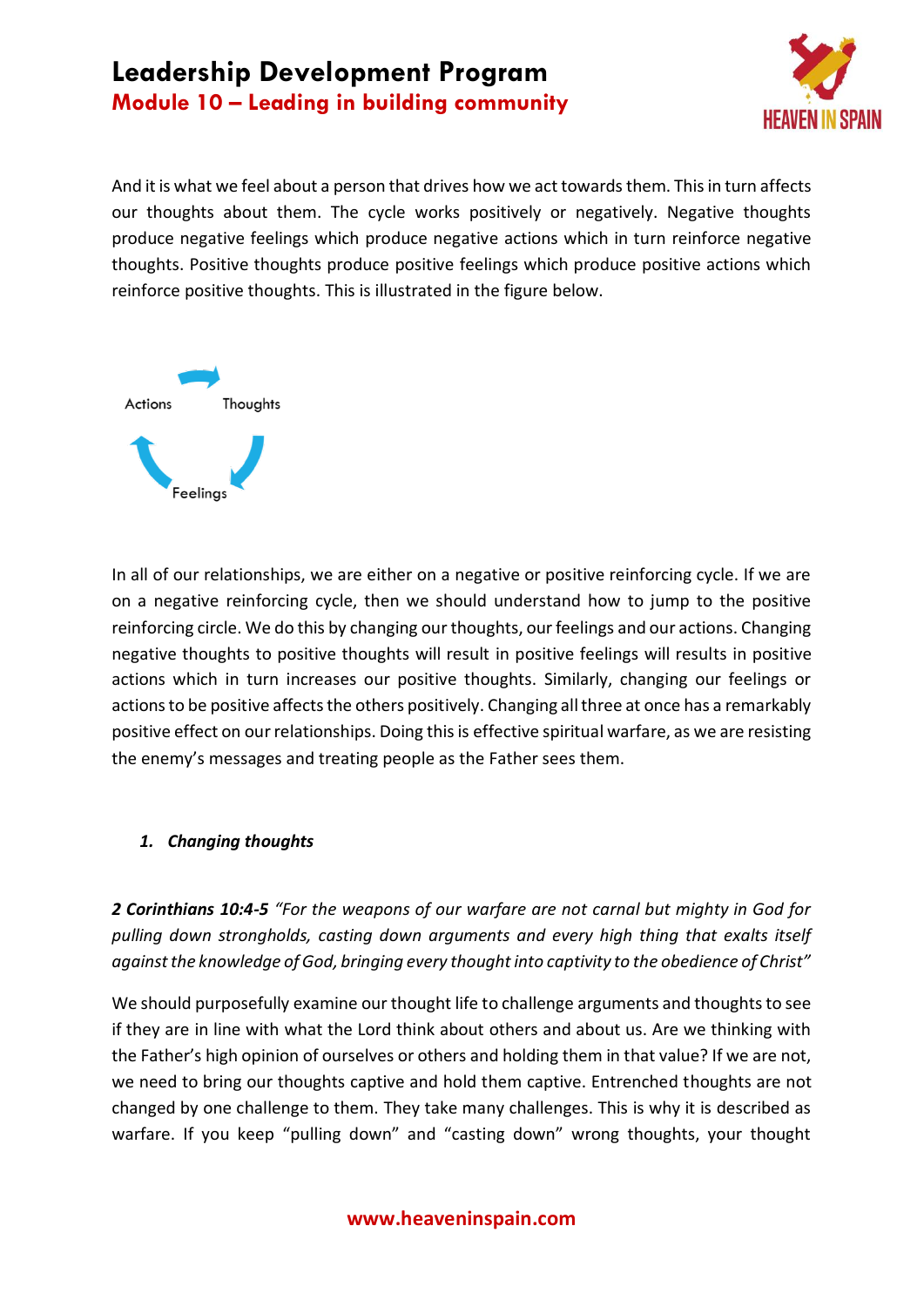

patterns begin to change. Changing your thoughts will begin to change our feelings and our actions.

## *2. Changing feelings*

*Romans 15:13 "Now may the God of hope fill you with all joy and peace in believing, that you may abound in hope by the power of the Holy Spirit."*

The Holy Spirit has many facets, including filling us with His attributes and power. Included in His many attributes is the ability to put great feelings inside us  $-$  joy and peace being the main ones. When we are feeling emotionally poor about something, we can come to the Lord and He will fill us and put His joy, peace and hope in us. This enables us to take (emotionally fuelled) love actions in all of our relationships. It is so much more enjoyable for everybody if we have positive emotions whilst doing something for others.

## *3. Changing actions*

*Matthew 5:43 - 44 "You have heard that it was said, 'You shall love your neighbor and hate your enemy.' But I say to you, love your enemies, bless those who curse you, do good to those who hate you, and pray for those who spitefully use you and persecute you"*

We have the ability to act in a different way to how we think and feel. We can decide to love, bless, do good and pray even though we are feeling poor or not receiving from the person. This is what the Bible means by the word "love". Ultimately, love is about taking some action. Doing something for a person we are having a difficult relationship with results in us feeling and thinking better about them.

## *Action: Consider your most difficult relationship.*

- *1. What thoughts are you going to war against?*
- *2. How will you receive God's love, joy and peace for them?*
- *3. What good will you do for them?*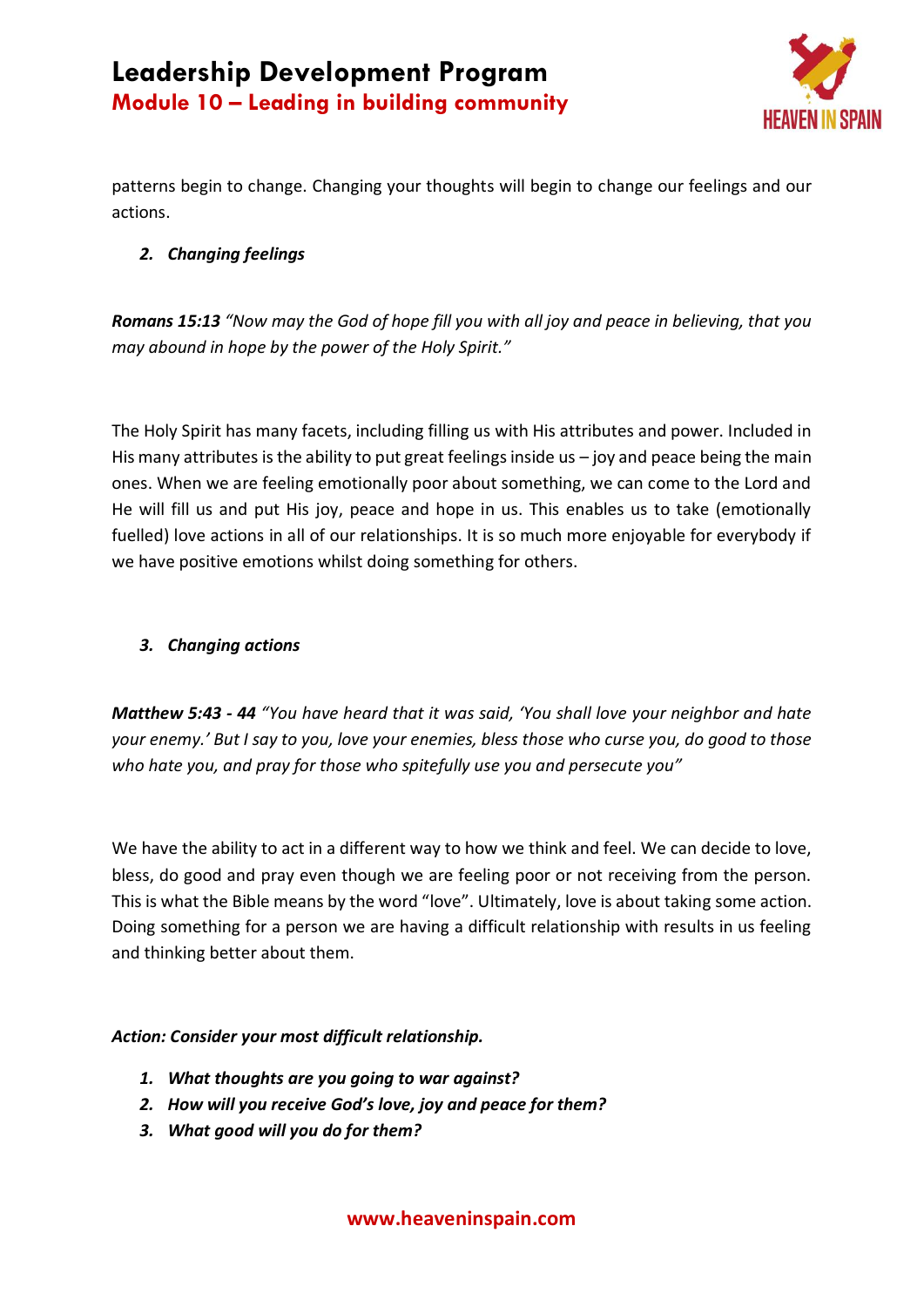

### *Finding satisfaction in community*

It is the Lord's desire that people build healthy relationships in their family, church and other community involvements. Many people who come into church life are seeking others to reach out to them to build them into the church community. Although we should help people to connect, we should realise that it is our role as leaders to disciple people to reach out to others. The desire for others to cater for your needs is an insatiable desire. *Matthew 16:25 "For whoever desires to save his life will lose it, but whoever loses his life for My sake will find it."* We do not serve and lead people well by helping them to keep focussed on themselves. The Scriptures are not full of what others should do for us, but for what we should do for others. We help others to build community by helping people to give out to others.

#### *Who should I help?*

**Galatians 6:10 "***Therefore, as we have opportunity, let us do good to all, especially to those who are of the household of faith."*

The answer to "who" we should give out to is simple  $-$  it is as we have opportunity. As our personal circumstances and resources dictate, we should aim to serve whoever. The parable of the good Samaritan reinforces this idea. We build community by doing as much good to others as we can, with a special focus of those in the church.

**2 Corinthians 8:16** "*But thanks be to God who puts the same earnest care for you into the heart of Titus."*

God will also impress upon you those whom He wants you to earnestly care for. It may be for a group of people or a few people or one person. If we all respond to God in who we are supposed to be caring for, everyone will receive the love and the care of the family of God. The Holy Spirit is a good organiser.

**Romans 5:5** "*Now hope does not disappoint, because the love of God has been poured out in our hearts by the Holy Spirit who was given to us."*

The Holy Spirit will not only direct us who to care for, but will also pour love into our hearts for those people.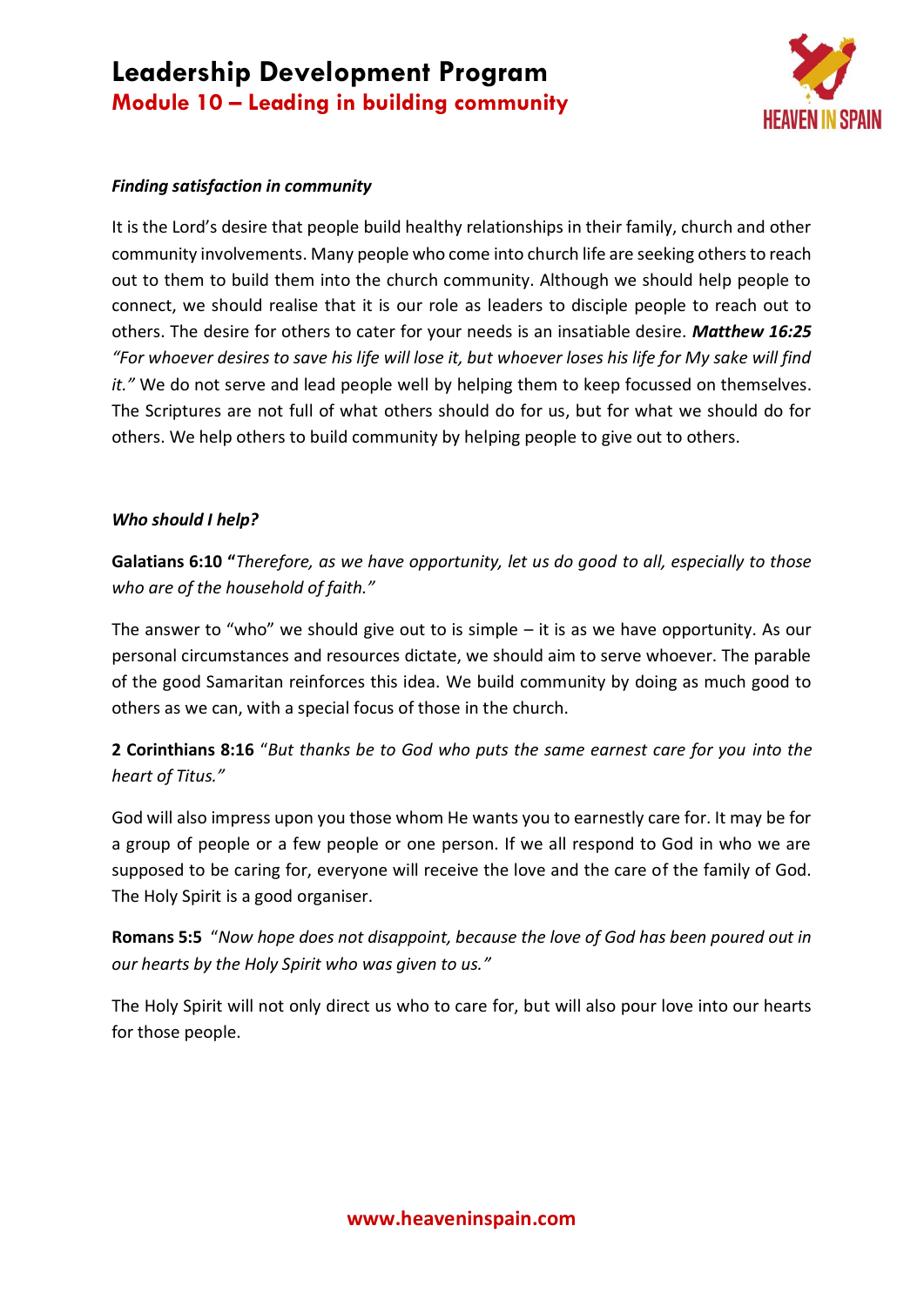

## *Key aspects of community building*

The phrase "one another" appears about 80 times in the New Testament (depending on your translation). The phrase "love one another" appears about 20 times in the New Testament. It is through understanding these "one another's" that we can more fully understand the nature of the community that the Lord wants us to build. Without listing all of these Scriptures, let's look at the main themes that run through them.

#### *1. Love one another*

*John 13:34 "A new commandment I give to you, that you love one another; as I have loved you, that you also love one another."*

This is the obvious place to start - it sets the standard of all that follows. To love other people as Jesus loved us. God loves us with all our baggage and others with all their baggage. He wants us to love them as He loves us. He wouldn't ask us to do this if we were not capable of doing it.

### *Three quality measures of love*

**1 Peter 1:22 "***Since you have purified your souls in obeying the truth through the Spirit in sincere love of the brethren, love one another fervently with a pure heart"*

There are three quality measures of love contained in the preceding Scripture: sincerity, purity and fervency.

"Sincere" means "*free from any element of deceit, duplicity or hypocrisy".* We are not sincere in our love when we have other motives for our actions. Loving sincerely means that we without the need or desire to get something from the person we are caring for. We have no need for a feeling of importance, position or respect in the eyes of others, we are not soothing our conscience, nor are we desiring to receive a return of some kind.

"Pure" means *"free from every admixture of what is false".* Are our motives purely to love without any condition? Do we love purely because God has poured His love into our heart and we want to spread it somewhere?

"Fervently" is from a word that means to "stretch out the hand." It means to be stretched out. We stretch ourselves to people. We do not do only what is comfortable for us.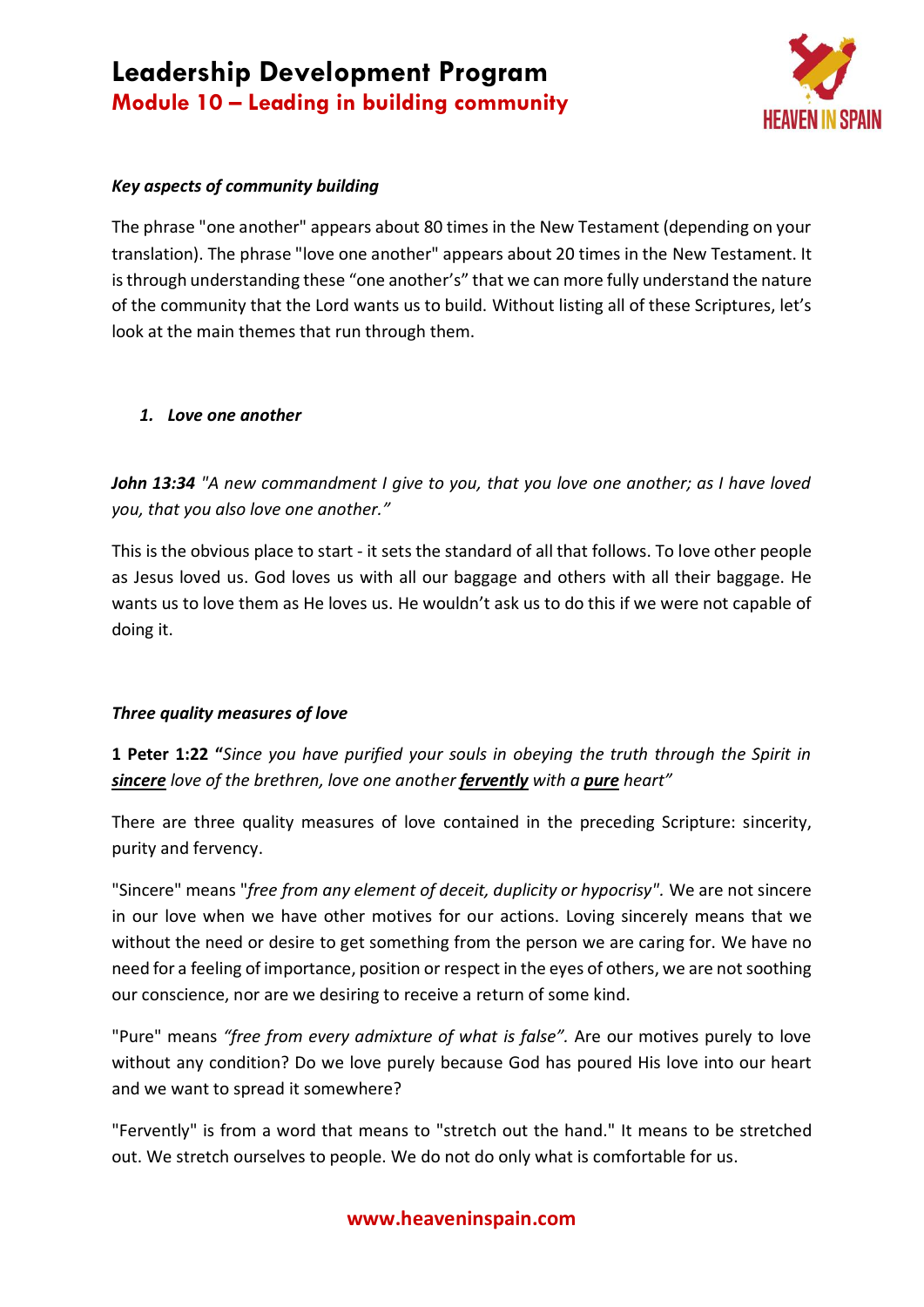

## *2. Care for one another*

*1 Corinthians 12:25 "that there should be no schism in the body, but that the members should have the same care for one another.*

True community doesn't happen when members of a church expect that all care comes from the pastors or staff. Community happens when each church member take the opportunities to support others. It is a pastor's role to equip the saints to care for one another, not to do all the care themselves. There are many Scriptures that encourage ever believer to be a carer.

*Romans 12:10 "Be kindly affectionate to one another with brotherly love, in honor giving preference to one another"*

*1 Thessalonians 5:11 "Therefore comfort each other and edify one another, just as you also are doing."*

As leaders, we should encourage and facilitate people to see that care comes from the members as well as help them to care for others.

### *3. Serve one another*

*Galatians 5:13 "For you, brethren, have been called to liberty; only do not use liberty as an opportunity for the flesh, but through love serve one another."*

*1 Peter 4:10 "As each one has received a gift, minister it to one another, as good stewards of the manifold grace of God."*

We all have been given gifts and have opportunities to serve others - to do things for them. That is the beauty of the body of Christ. When one suffers, the others help. Others do for us what we can't do for ourselves and we do for others what they can't do.

### *4. Receive one another*

*1 Peter 4:9 "Be hospitable to one another without grumbling."*

*Romans 15:7 "Therefore receive one another, just as Christ also received us, to the glory of God."*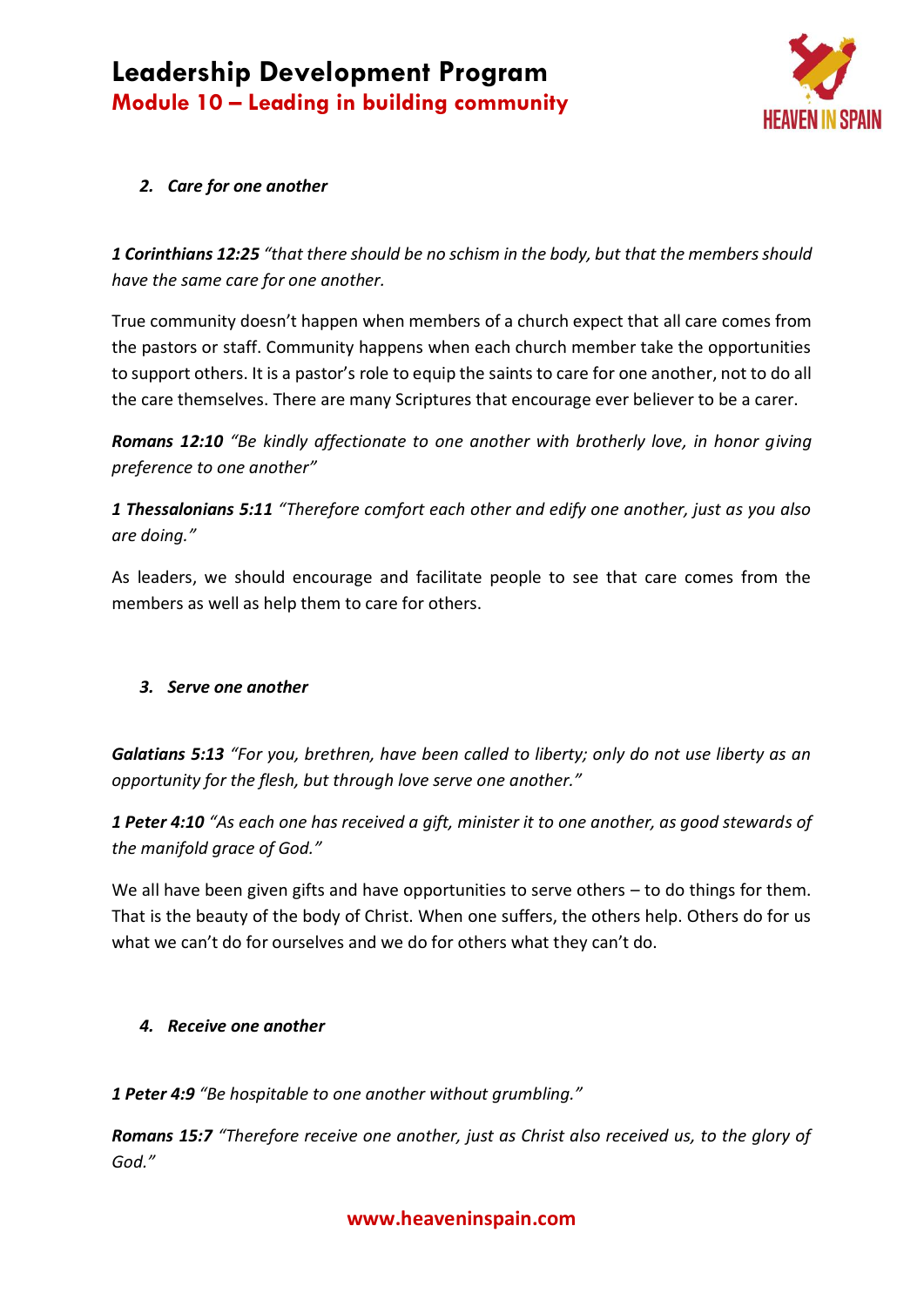

An essential part of community is to spend time with each other. The word "hospitable" means "friendship with strangers" and addresses our need to be welcoming new people into our life. Receiving one another means that we invite and welcome people into our lives.

## *5. Do church meetings together*

*Hebrews 10:25 "Not forsaking the assembling of ourselves together, as is the manner of some, but exhorting one another, and so much the more as you see the Day approaching."*

Gathering together for services, conferences and events is an essential part of a church community. In an age where people can get world class teaching from books, blogs and various other places, discussions on internet forums, worship streamed online, and church services on their television, we need to be convinced of encouraging people to assemble. It is in assembling that people, amongst other things, meet others, serve others, experience the corporate presence of God that they both build into and receive from, receive revelatory teaching for their church community, help others in need and be helped when they are in need. They can receive and give prophetic words, encouragement, and the warmth of human interaction.

As leaders, we transition from a focus of receiving to a focus of giving. That's what a leader is. They are one of the "joints and ligaments" (Colossians 2:19) that nourish the body.

*Ephesians 4:16 "from whom the whole body, joined and knit together by what every joint supplies, according to the effective working by which every part does its share, causes growth of the body for the edifying of itself in love."*

The preceding Scripture tells us that it is the supply from the joints that brings health to the body. Leaders are these joints and it is their supply that makes the body work. So leaders do not assemble to receive but to give. So leader's thoughts are not about the quality of the services, but on what they can supply others through their relationships. If our church attendance is based on what we get from the services, we have declared ourselves not to be leaders.

### *6. Commit to one another*

*Colossians 3:13 "bearing with one another, and forgiving one another, if anyone has a complaint against another; even as Christ forgave you, so you also must do."*